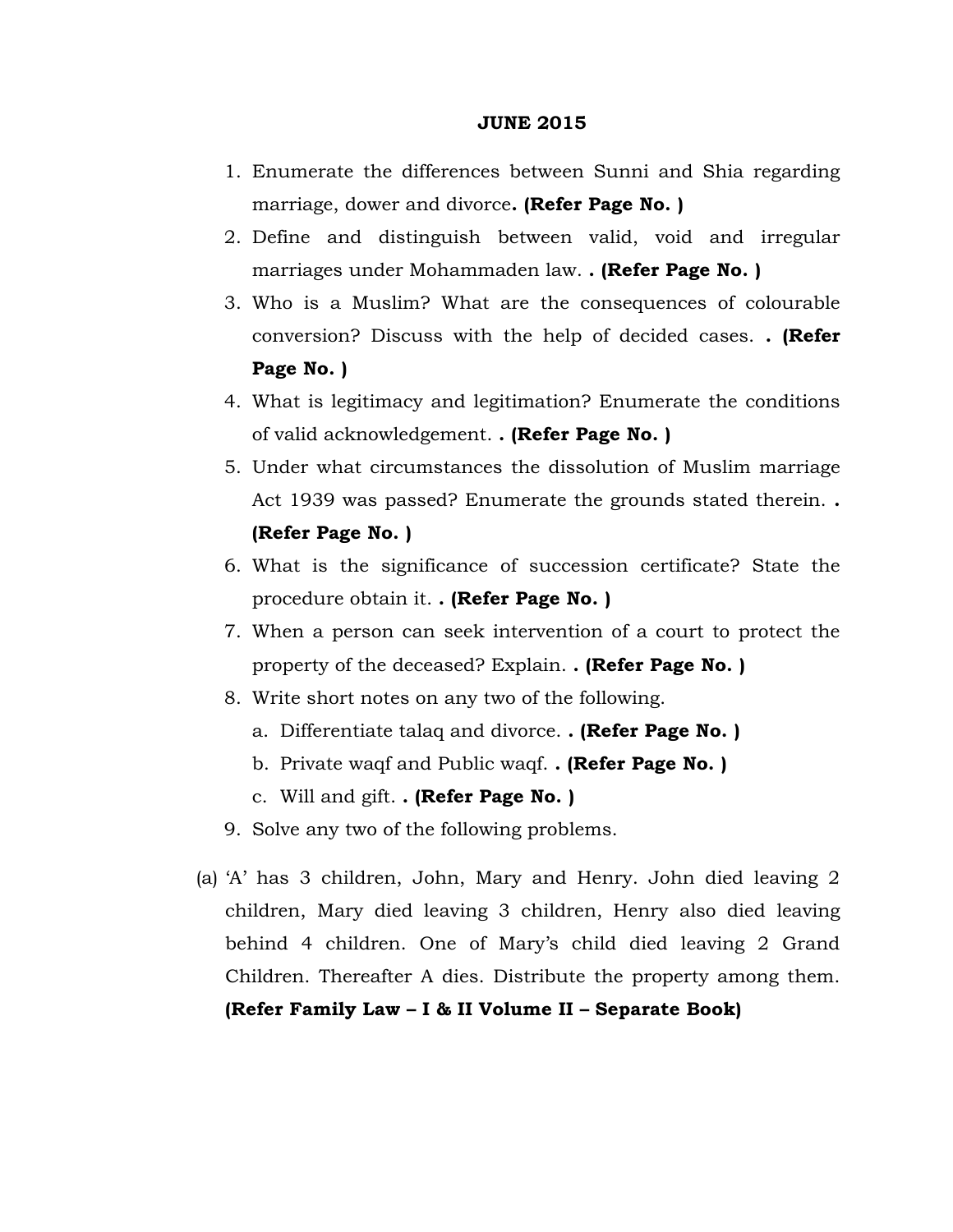- (b) 'A' an Indian domicile dies in UK leaving movable property in UK and Merica. Property both movable and immovable in India. Determine the succession to his property. **(Refer Family Law – I & II Volume II – Separate Book)**
- (c) 'X' executes through a registered will on his property to his sons. There after he met with an accident and on deathbed he want to change his will, thereby he wrote a new will on a white paper and died soon after. What is the effect of this will? Explain. **(Refer Family Law – I & II Volume II – Separate Book)**

## **DECEMBER 2015**

------------------

- 1. Explain the origin and development of Muslim Law. **(Refer Page No. )**
- 2. State the law relating to Apostasy from Islam. **(Refer Page No. )**
- 3. Examine the grounds for divorce under Indian Divorce Act, 1869. **(Refer Page No. )**
- 4. Define waqf. How the private waqf be established? And also state the salient features of the Waqf Validating Act, 1913. **(Refer Page No. )**
- 5. Define Will. What are kinds of Will? How the unprivileged Will be executed? **(Refer Page No. )**
- 6. Enumerate the 'shares' and their respective normal shares according to the Sunni law. **(Refer Page No. )**
- 7. What is domicile? Mention the kinds of domicile and explain how a person can acquire domicile in India. **(Refer Page No. )**
- 8. Write short notes on any two of the following:
	- (a) Specific legacy and demonstrative legacy. **(Refer Page No. )**
	- (b) Hiba and Hiba-bil-lwaz. **(Refer Page No. )**
	- (c) Legitimacy and Legitimation. **(Refer Page No. )**